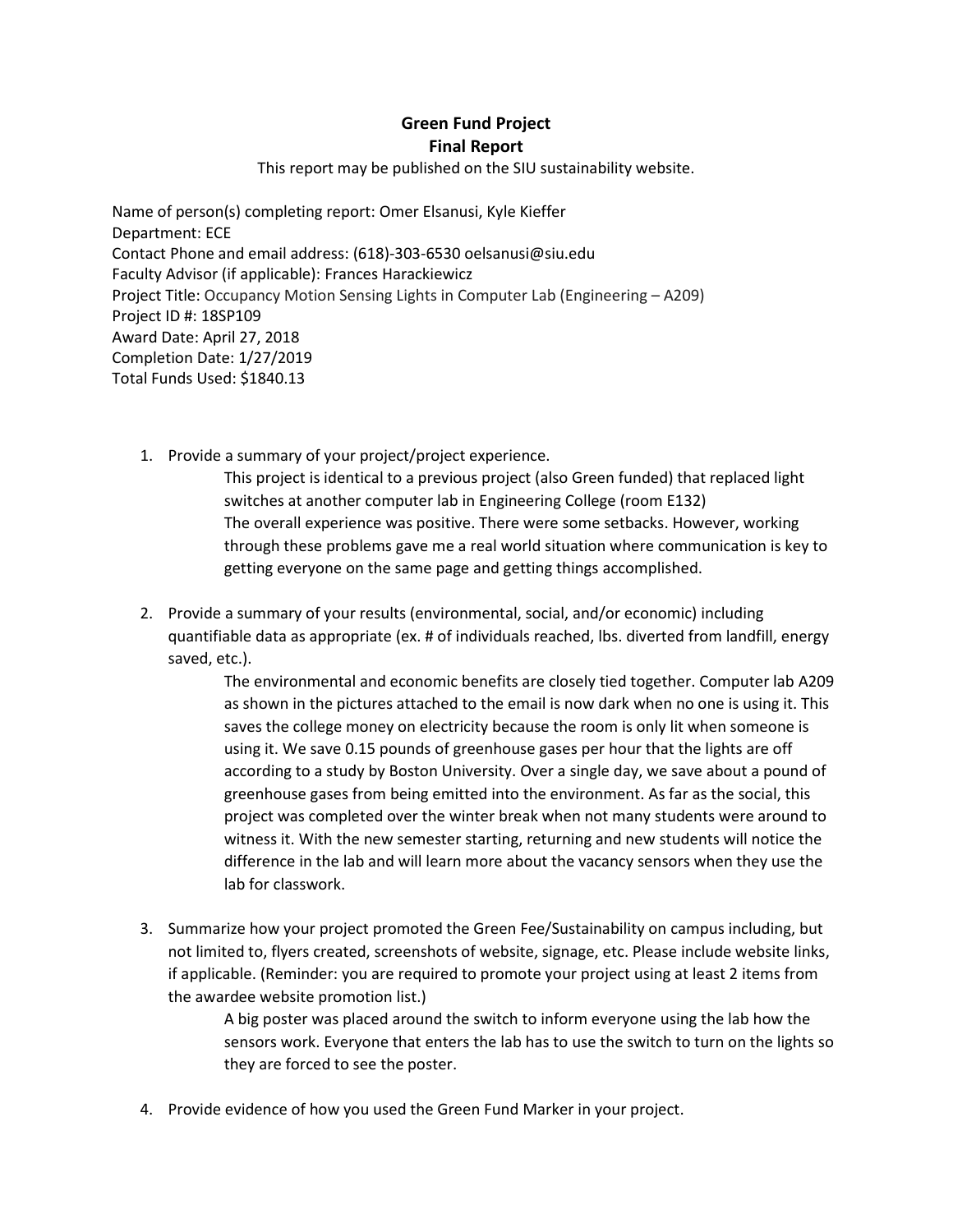The Green Fund Marker was incorporated into the poster design that is attached to the email. (Green Fund poster)

5. Is there anything you would do differently if you were to do a similar project in the future? If so, please describe.

> I would do an in person meeting with someone from Physical Plant to make sure that all materials and costs are clear to everyone. A form outlining everything like a bill of materials instead of an email chain with different prices spread throughout.

6. Provide as an attachment to the email (see email address below) a minimum of 5 digital images. Images should be of high a quality as possible and be attached in jpg format, if available. Images will be used to promote interest in sustainability projects on campus and may be used on our website and in other promotional material. These can be photos of the progress of the project or the completed project. Provide captions for photos here.

"Lights off during Day" shows that now the lab is dark when no one is using it.

"Lights off at night" shows that now the lab is dark when no one is using it.

"New light switches" shows the new "auto-off" installed light switches

"Lights on" shows the lab with the lights on when no one is using it.

"Occupancy Sensor" shows installed sensors that send signals to switch lights of when no one is around.

"Green Fund poster" shows the poster that was put next to the light switch that incorporates the green fund marker.

7. List suggestions for the SIU Sustainability Council to improve the Green Fund Award Process here:

The only suggestion I have is to maybe work a little closer with the Physical Plant to maybe develop a request form that applicants can submit to the Physical Plant to get an estimate for the amount of work that they want done for their project.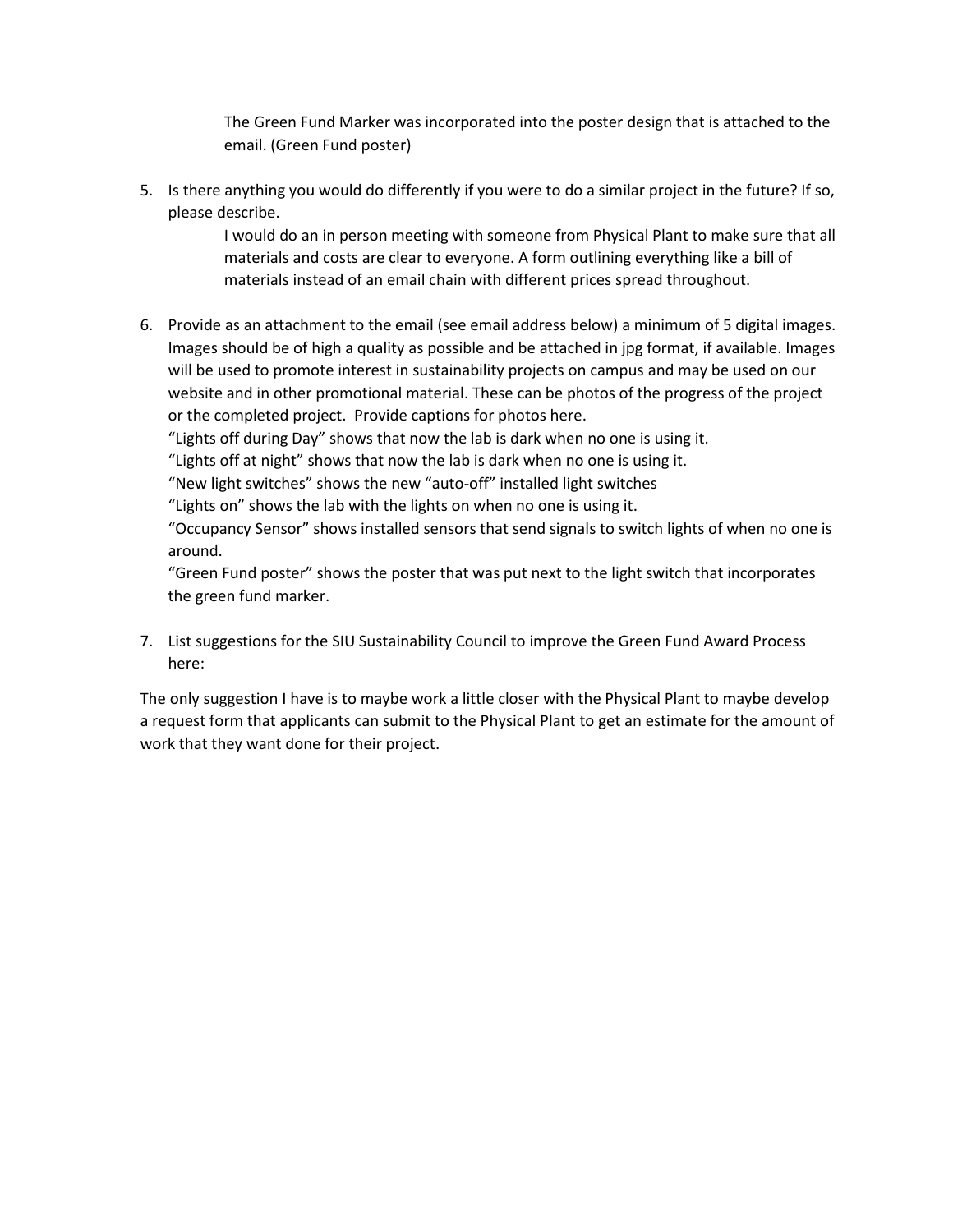

Lights on in a classroom.



Occupancy sensor.